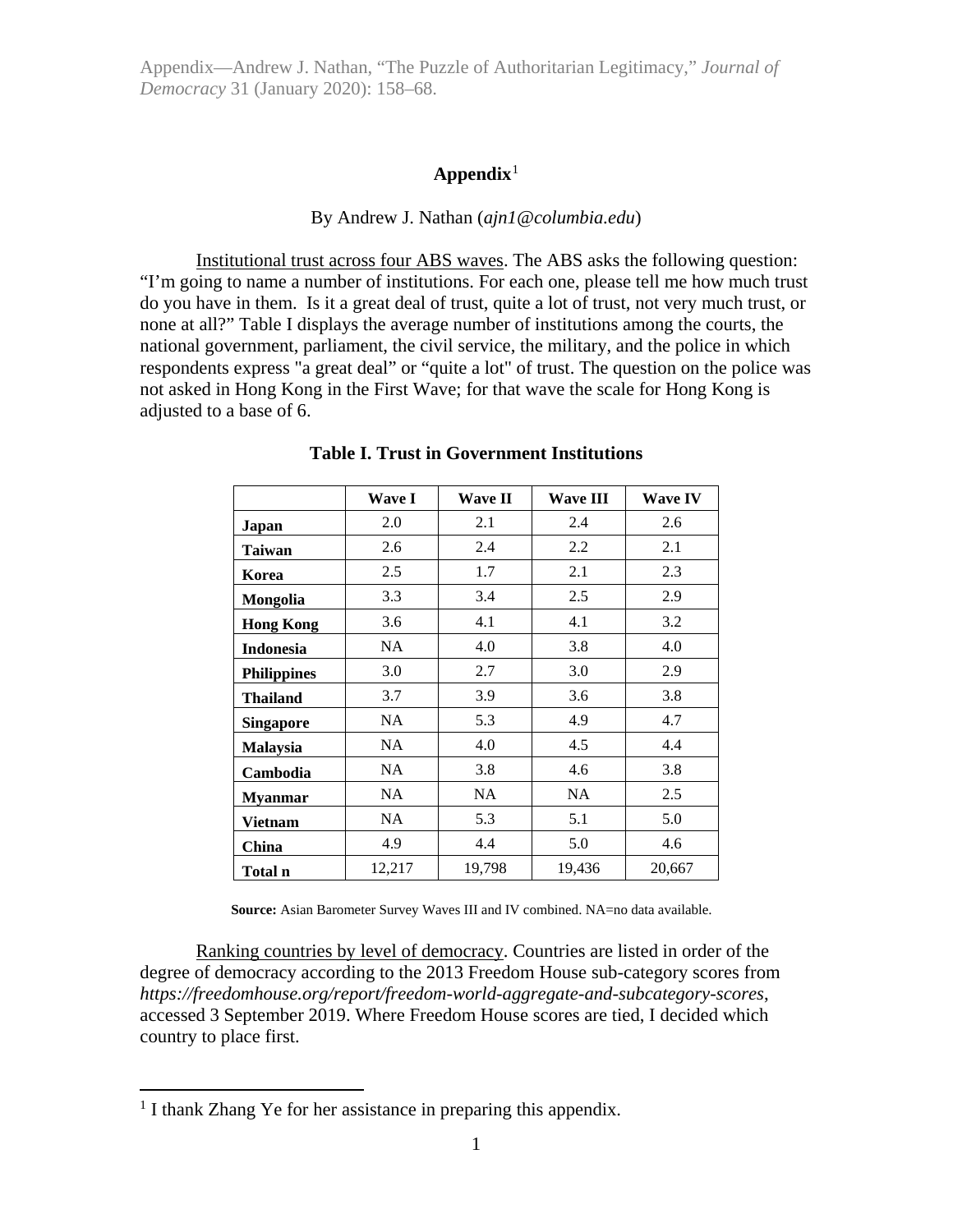Measuring Diffuse Regime Support. The Figure in the published article displays the DRS factor scores. As noted in the article, factor scores are less easy to interpret than mean scores. For comparison, Figure I in this Appendix displays the DRS mean scores. To calculate mean scores, I coded responses to each of the four DRS questionnaire items as follows: "strongly agree" coded as  $+1.5$ , "agree" coded as  $+0.5$ , "disagree" coded as -0.5, and "strongly disagree" coded as -1.5, with nonresponses coded as neutral. I calculated a mean score on the four items for each respondent and then the average score for respondents in each country. Figure 1 displays the country mean scores. In all countries except Japan, Taiwan, and South Korea, on average, citizens' views toward the regime are more supportive than unsupportive.





**Note:** DRS is a mean score ranging from -1.5 to +1.5.

Credibility of findings. While top of the head responses doubtless occur, the DRS battery does appear to measure something, as shown by the following considerations. First, on average across the four waves and all countries, there were only 7.71% of missing values for the four questionnaire items; the highest level of refusal was 20.16% in China in the Third Wave for the question on whether the system of government is capable of solving the country's problems. Second, a principal component factor analysis shows that the four items load strongly on a single factor (the eigenvalues range from .7663 to .8475). Third, DRS is statistically significantly correlated with related variables like Institutional Trust, although the correlations are small enough to support the idea that these are two different variables. For this correlation I used a factor score of Institutional Trust based on the same six institutions listed in Table I**.** The correlation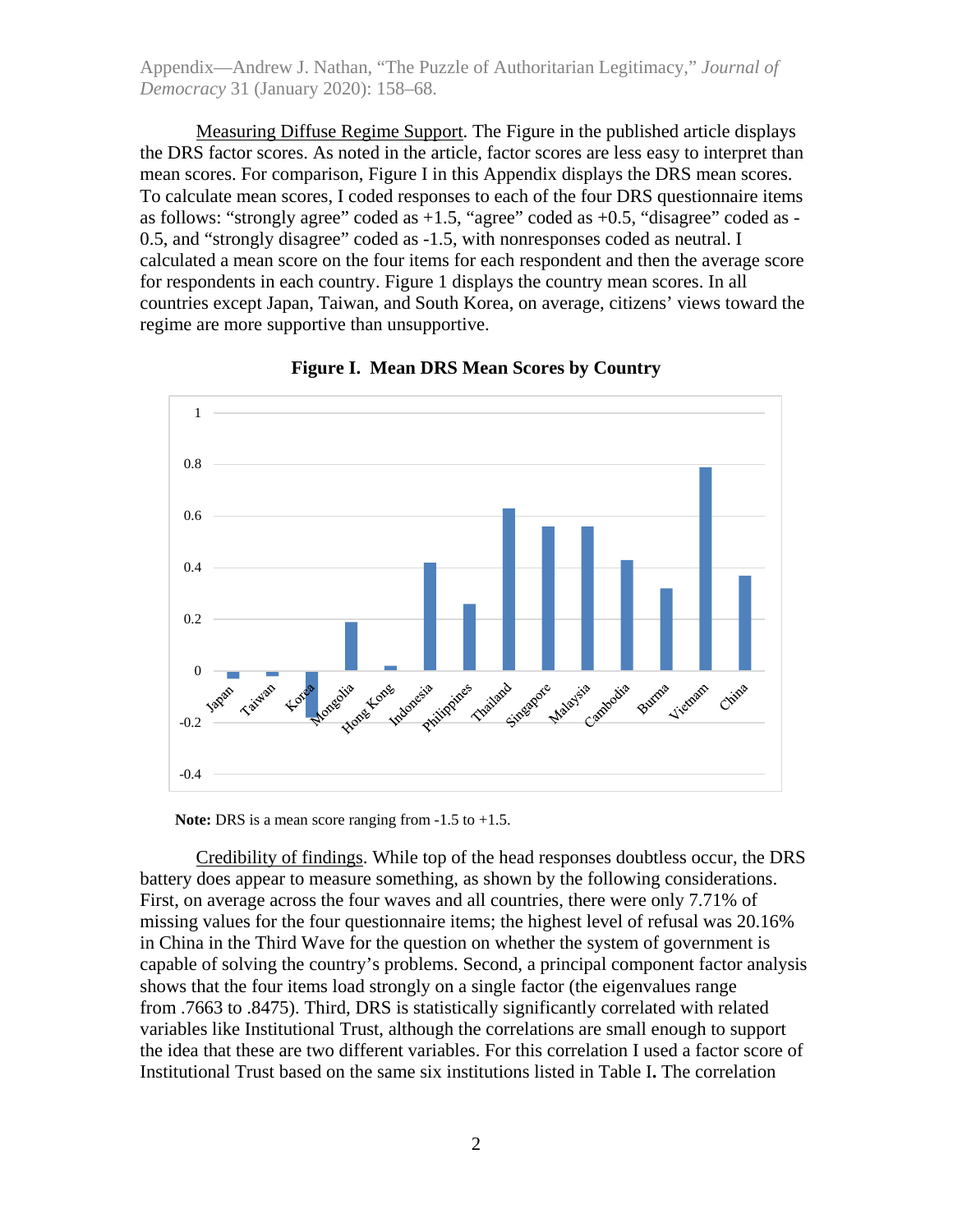coefficients with DRS range from .253 in Thailand to .575 in Cambodia and are statistically significant at the .001 level in every country.

Operationalization of independent variables to explain DRS. For the full list of questions asked in the ABS questionnaire and the response categories, see the core questionnaires for the four waves at *http://www.asianbarometer.org/data/corequestionnaire*. For this essay I constructed the independent variables in the following ways.

COUNTRY ECONOMY is a factor score of the respondent's answers on a fivepoint scale to each of three questions: how she rates the country's economic condition today, how she assesses the change in the country's economic condition over recent years, and what she thinks the state of the country's economy will be a few years from now.

FAMILY ECONOMY is a factor score of responses to the same three questions as they relate to the respondent's family: the family's economic condition today, the change over recent years, and the prospect for the future.

GOVERNANCE EFFECTIVENESS and GOVERNANCE FAIRNESS are built up from a battery of 20 questions on governance. Examples are: "Do officials who commit crimes go unpunished?," "In your opinion, is the government working to crack down on corruption and root out bribery?," "How well do you think the government responds to what people want?", and "People can join any organization they like without fear." The questions have four-point response options, such as "strongly agree-agreedisagree-strongly disagree," "always-most of the time-sometimes-rarely," "very capablecapable-not capable-not at all capable." I dropped one question about government accountability between elections from the battery because it does not make sense in countries that do not have meaningful elections, leaving 19 items. I dealt in various ways with questionnaire items that were not asked in certain countries in one or both waves because of their irrelevance to local conditions. GOVERNANCE EFFECTIVENESS is the mean of scores on 12 questionnaire items, and GOVERNANCE FAIRNESS is the mean of scores on the other seven questionnaire items.

MEDIA USE is a factor score of how often the respondent follows news about politics and government, how closely he follows major events in the outside world, and how often he uses the Internet.

MEDIA TRUST is factor score of trust in newspapers and trust in television.

NATIONAL PRIDE is calculated as the respondent's mean score on two questions: "How proud are you to be a citizen of [country]?" and "Given the chance, how willing would you be to go and live in another country?" (this second question is scaled, of course, in reverse).

Finally, *culture* is measured by means of two batteries, one that assesses "Traditional Social Values" (TSV) and another that assesses "Liberal Democratic Values" (LDV). The nine TSV items (which are displayed in Table VI of this Appendix) were formulated on the basis of a wide range of literature which argues that conflict avoidance, groupism and deference to authority are values widely held in traditional societies. The questionnaire items refer to general social values and do not mention politics. The seven LDV items (in Table VII of this Appendix) are designed to tap into the core values of a liberal-democratic system. They pose statements that contravene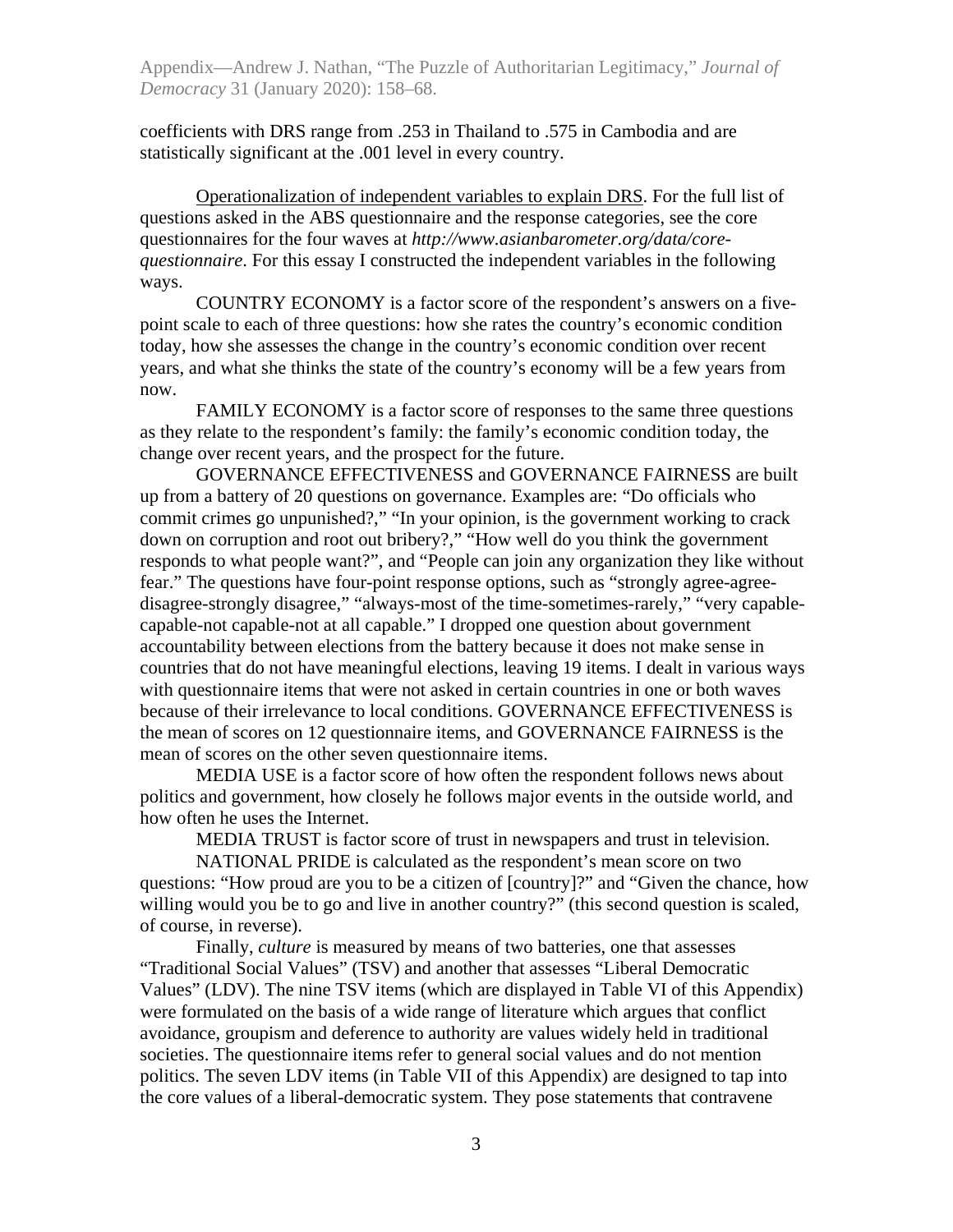liberal-democratic values and count disagreement with these statements as evidence that the respondent adheres to Liberal Democratic Values.

Regression on DRS. Table II displays the results of an Ordinary Least Squares regression on DRS, with control variables not shown. There are a considerable number of missing cases for some countries. This is because the statistical program deletes from the regression any case for which any variable is missing. The more variables the regression uses, the greater the number of missing cases. In countries with a high number of missing cases, such as Vietnam and China, our confidence in the precision of the findings is not as high as it is for countries with fewer missing cases. The adjusted r-squared shows that the overall regression model explains a considerable amount of the variation in Diffuse Regime Support.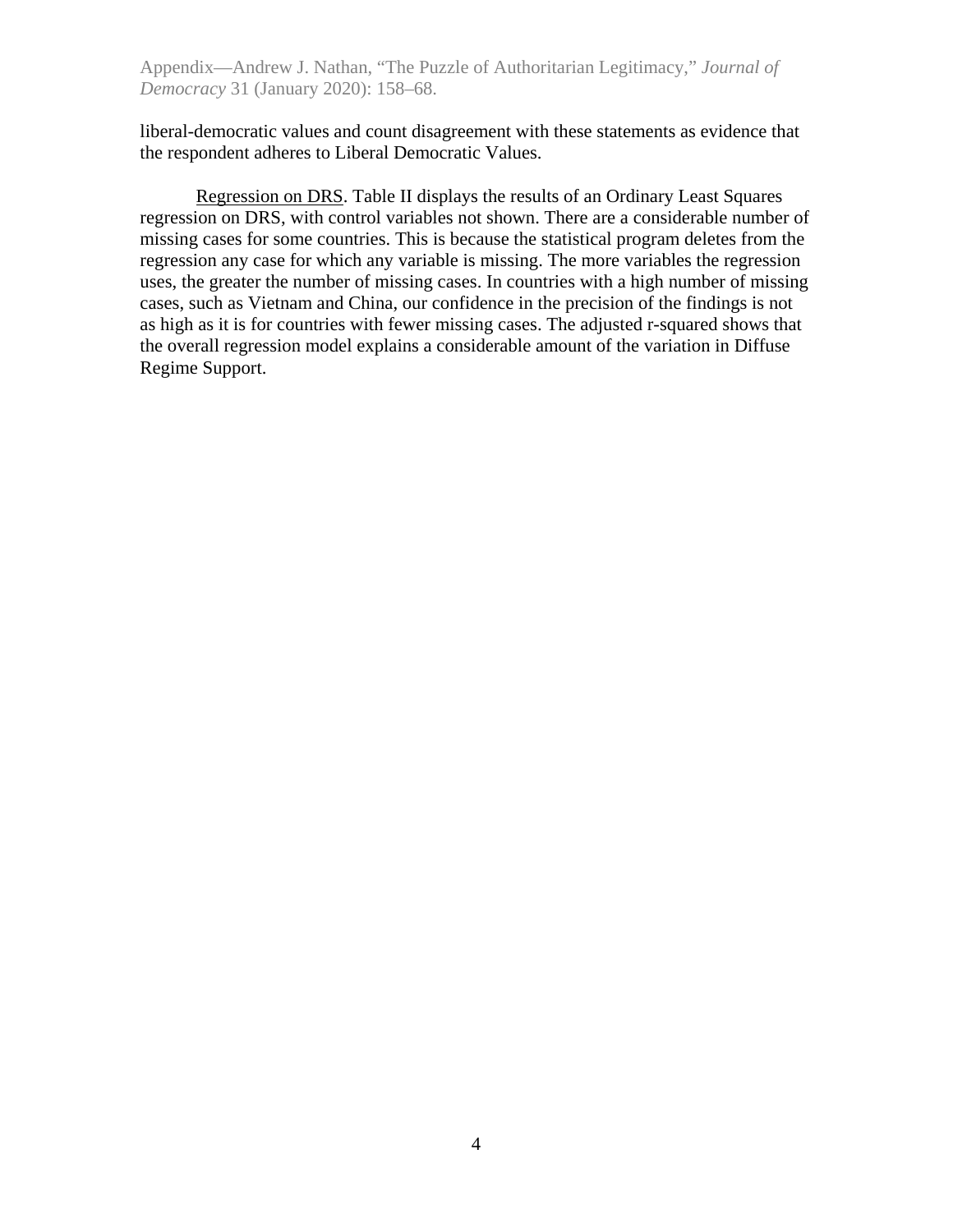|                                    | Japan       | Taiwan      | Korea       | Mongolia    | Hong<br>Kong         | Indonesia   | <b>Philippines</b> | <b>Thailand</b> | <b>Singapore</b> | <b>Malaysia</b> | Cambodia    | <b>Burma</b> | <b>Vietnam</b> | China       |
|------------------------------------|-------------|-------------|-------------|-------------|----------------------|-------------|--------------------|-----------------|------------------|-----------------|-------------|--------------|----------------|-------------|
| <b>Country Economy</b>             | $0.170***$  | $0.130***$  | $0.066*$    | $0.270***$  | <b>NS</b>            | $0.166***$  | $0.168***$         | <b>NS</b>       | $0.081**$        | $0.199***$      | $0.171***$  | $0.218***$   | $0.121***$     | $0.070***$  |
| <b>Family Economy</b>              | <b>NS</b>   | <b>NS</b>   | <b>NS</b>   | <b>NS</b>   | <b>NS</b>            | <b>NS</b>   | <b>NS</b>          | <b>NS</b>       | $0.075*$         | <b>NS</b>       | <b>NS</b>   | <b>NS</b>    | NS             | <b>NS</b>   |
| Governance<br><b>Effectiveness</b> | $0.531***$  | $0.535***$  | $0.554***$  | $0.335***$  | $0.303***$           | $0.414***$  | $0.554***$         | $0.322***$      | $0.361***$       | $0.526***$      | $0.654***$  | $0.741***$   | $0.568***$     | $0.257***$  |
| Governance<br><b>Fairness</b>      | $0.295***$  | $0.284***$  | $0.402***$  | $0.138**$   | $0.487***$           | $0.223***$  | $0.233***$         | $0.362***$      | $0.131**$        | $0.473***$      | $0.343***$  | $0.233***$   | $0.146***$     | $0.157***$  |
| <b>Media Use</b>                   | <b>NS</b>   | <b>NS</b>   | <b>NS</b>   | <b>NS</b>   | <b>NS</b>            | <b>NS</b>   | <b>NS</b>          | <b>NS</b>       | <b>NS</b>        | <b>NS</b>       | $-0.091***$ | <b>NS</b>    | <b>NS</b>      | $0.044***$  |
| <b>Media Trust</b>                 | <b>NS</b>   | $0.037*$    | $0.075***$  | <b>NS</b>   | $0.072*$             | $0.068**$   | $0.045*$           | <b>NS</b>       | $0.060**$        | $0.072***$      | $0.104***$  | $0.075*$     | $0.074***$     | $0.041***$  |
| <b>National Pride</b>              | $0.105***$  | $0.196***$  | $0.141***$  | $0.125**$   | $0.110**$            | $0.114**$   | <b>NS</b>          | $0.267***$      | $0.217***$       | $0.148***$      | NS.         | $0.240***$   | $0.162***$     | $0.156***$  |
| <b>TSV</b>                         | $0.287***$  | <b>NS</b>   | $0.194***$  | $0.347***$  | $0.282***$           | $0.316***$  | $0.379***$         | $0.270***$      | $0.108*$         | $0.310***$      | $0.305***$  | <b>NS</b>    | $0.427***$     | $0.341***$  |
| <b>LDV</b>                         | $-0.128***$ | $-0.145***$ | $-0.167***$ | $-0.210***$ | $\sim$<br>$0.298***$ | $-0.283***$ | $-0.231***$        | <b>NS</b>       | $-0.264***$      | $-0.250***$     | $-0.328***$ | $-0.549***$  | $-0.171***$    | $-0.261***$ |
| Constant                           | $-1.153***$ | $-0.929***$ | $-0.865***$ | $-0.833***$ | 1.049***             | $-0.219$    | $-0.474**$         | $-1.104***$     | $-0.419**$       | $-0.733***$     | $-0.583***$ | $-1.454***$  | $-0.448**$     | $-0.776***$ |
| <b>Adjusted R Squared</b>          | .338        | .343        | .284        | .208        | .293                 | .250        | .238               | .243            | .284             | .460            | .473        | .477         | .331           | .336        |
| N                                  | 2655        | 2708        | 2243        | 1938        | 1724                 | 2111        | 2052               | 1662            | 1495             | 2116            | 2166        | 1031         | 1604           | 4618        |
| Out Of                             | 2961        | 3249        | 2407        | 2438        | 2424                 | 3100        | 2400               | 2712            | 2039             | 2421            | 2400        | 1620         | 2391           | 7541        |
| Missing %                          | 10.33%      | 16.65%      | 6.81%       | 20.51%      | 28.88%               | 31.90%      | 14.50%             | 38.72%          | 26.68%           | 12.60%          | 9.75%       | 36.36%       | 32.92%         | 38.76%      |

## **Table II. Regression on DRS**

**Notes:** ABS Waves III and IV combined. Data are weighted within each country. \*p=.05, \*\*p=.01, \*\*\*p=.001.

OLS regression. Control variables not shown: male, age, urban residence, education level, religiosity, political efficacy, social capital, social trust, and a dummy variable to measure the difference between survey waves. NS=not statistically significant. "Urban" measures whether the subject's place of residence is urban or rural. Religiosity codes whether the subject describes himself as very, moderately, or slightly religious or not religious at all. Social capital is a factor scale of how many people the subject has contact with during an average week, how many people he thinks would help him in case of need and how many people he would help. Social trust is the mean of answers to questions on whether you can trust most people, trust people to be fair, think most people are trustworthy.

Standardized coefficients for the regression on DRS. Table III displays the standardized regression coefficients for the variables shown in Table II. In Table II, the size of the coefficient varies with the scale of the independent variable, such that an independent variable with more units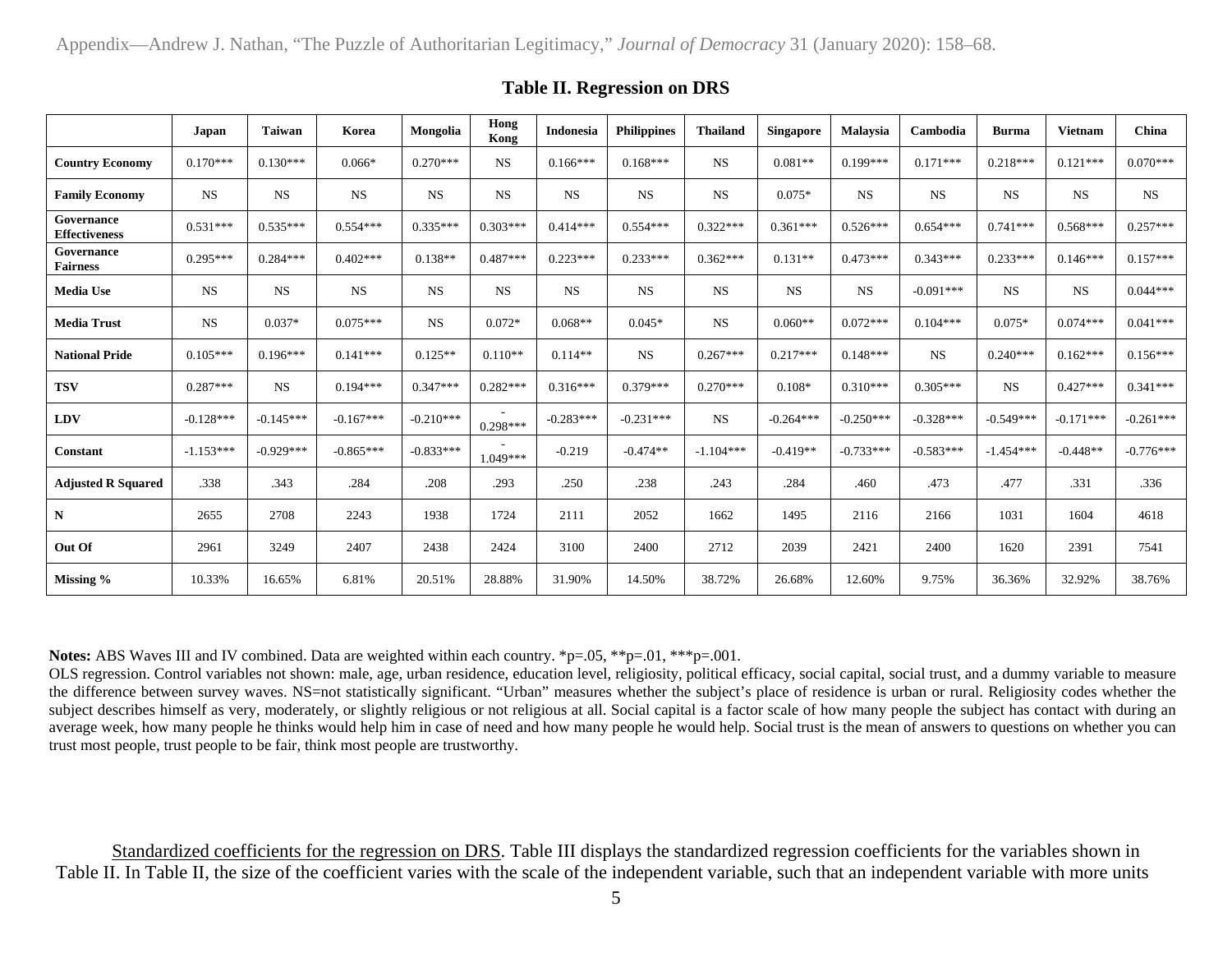produces a smaller coefficient. This makes it difficult to compare the impact of different independent variables on the dependent variable. To make such comparison possible, standardization reduces the independent variables to the same scale. Standardization does not affect the significance level of the coefficients. This enables us to make the kind of comparisons offered in the article about which factors have stronger effects on DRS than other factors, and in which countries.

|                                 | Japan     | Taiwan    | Korea     | Mongolia  | Hong<br>Kong | Indonesia | Philippines | Thailand  | Singapore | Malaysia  | Cambodia  | Burma     | Vietnam   | China     |
|---------------------------------|-----------|-----------|-----------|-----------|--------------|-----------|-------------|-----------|-----------|-----------|-----------|-----------|-----------|-----------|
| <b>Country Economy</b>          | 0.152     | 0.145     | 0.052     | 0.200     | <b>NS</b>    | 0.170     | 0.152       | <b>NS</b> | 0.089     | 0.181     | 0.121     | 0.124     | 0.100     | 0.084     |
| <b>Family Economy</b>           | <b>NS</b> | <b>NS</b> | <b>NS</b> | <b>NS</b> | <b>NS</b>    | <b>NS</b> | <b>NS</b>   | <b>NS</b> | 0.073     | <b>NS</b> | <b>NS</b> | <b>NS</b> | <b>NS</b> | <b>NS</b> |
| <b>Governance Effectiveness</b> | 0.237     | 0.311     | 0.228     | 0.132     | 0.140        | 0.181     | 0.236       | 0.187     | 0.199     | 0.231     | 0.310     | 0.327     | 0.254     | 0.165     |
| <b>Governance Fairness</b>      | 0.164     | 0.145     | 0.195     | 0.070     | 0.208        | 0.116     | 0.122       | 0.193     | 0.088     | 0.246     | 0.168     | 0.145     | 0.088     | 0.114     |
| <b>Media Use</b>                | <b>NS</b> | <b>NS</b> | <b>NS</b> | <b>NS</b> | <b>NS</b>    | <b>NS</b> | <b>NS</b>   | <b>NS</b> | <b>NS</b> | <b>NS</b> | $-0.080$  | <b>NS</b> | <b>NS</b> | 0.064     |
| <b>Media Trust</b>              | <b>NS</b> | 0.034     | 0.070     | <b>NS</b> | 0.067        | 0.080     | 0.050       | <b>NS</b> | 0.086     | 0.076     | 0.092     | 0.064     | 0.102     | 0.056     |
| <b>National Pride</b>           | 0.066     | 0.144     | 0.102     | 0.067     | 0.079        | 0.078     | <b>NS</b>   | 0.177     | 0.178     | 0.087     | <b>NS</b> | 0.102     | 0.118     | 0.137     |
| <b>TSV</b>                      | 0.121     | <b>NS</b> | 0.092     | 0.149     | 0.119        | 0.165     | 0.172       | 0.139     | 0.075     | 0.131     | 0.121     | <b>NS</b> | 0.230     | 0.168     |
| <b>LDV</b>                      | $-0.075$  | $-0.072$  | $-0.085$  | $-0.102$  | $-0.174$     | $-0.128$  | $-0.121$    | <b>NS</b> | $-0.193$  | $-0.120$  | $-0.144$  | $-0.292$  | $-0.102$  | $-0.166$  |

# **Table III. Standardized Coefficients of Regression on DRS**

**Notes:** ABS Waves III and IV combined. Data are weighted within each country. \*p=.05, \*\*p=.01, \*\*\*p=.001.

OLS regression. Control variables not shown: male, age, urban residence, education level, religiosity, political efficacy, social capital, social trust, and a dummy variable to measure the difference between survey waves.

How regime type affects the impact of LDV on DRS. The fact that a given quantum of LDV among the populace has on average a stronger downward pull on DRS in authoritarian regimes than in democracies is shown by a regression, using the entire dataset (after deleting cases with missing values, n=30,123), that includes not only the original independent variables but an interaction term assigned to each variable in the regression for each respondent in the dataset: The interaction term is the product of each independent variable with the Freedom House score for that respondent's country. In this regression, not included in this Appendix, LDV has a negative impact on DRS, as we found in Table II, while the coefficient for the interaction term of LDV and the Freedom House score is positive and statistically significant at the .001 level. This means that the negative impact of LDV on DRS is increased (that is, it is made even more negative) by the amount of the interaction term's coefficient.

Who believes in LDV? Table IV shows the correlation of selected respondent attributes with LDV.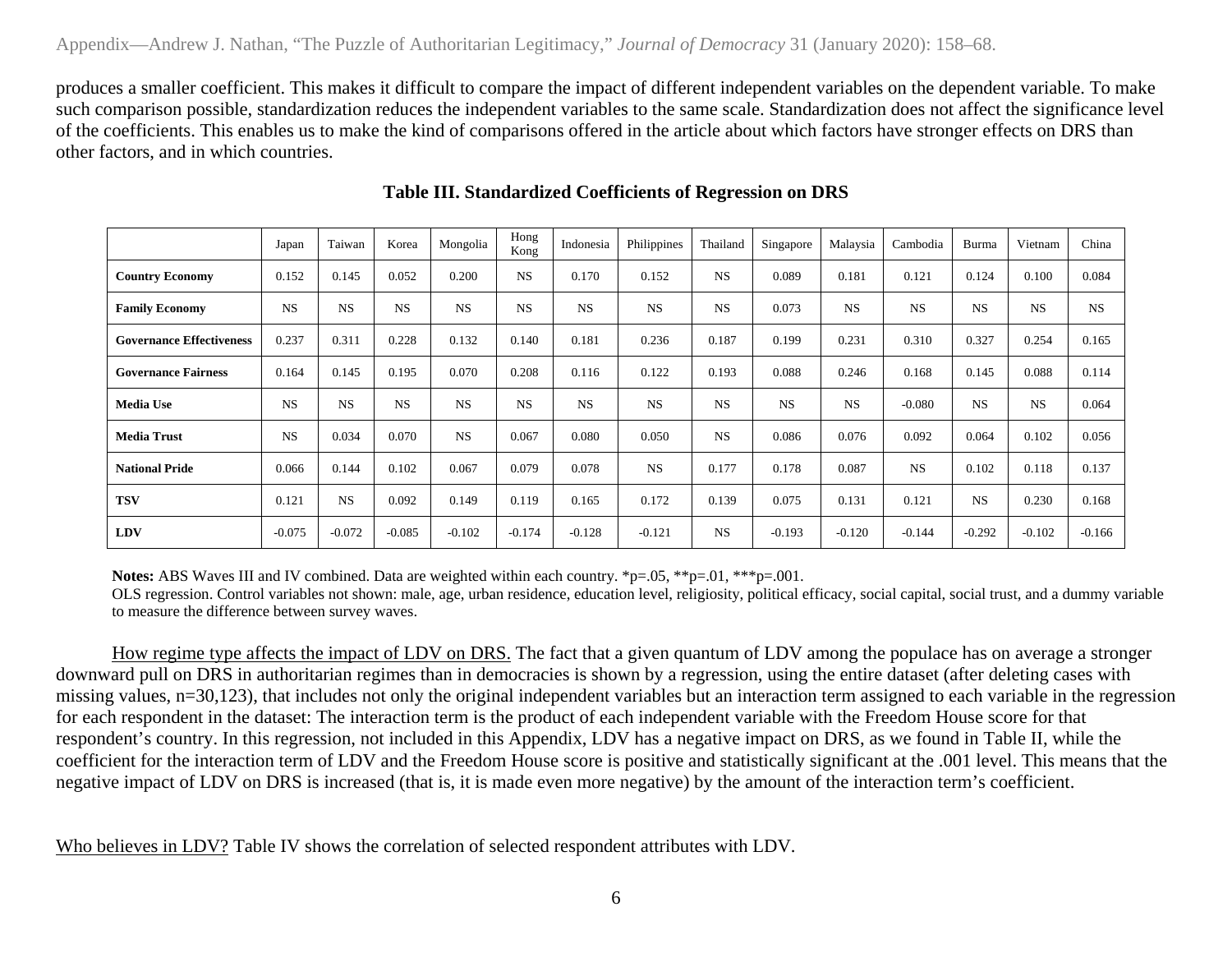|                        | Japan           | Taiwan           | Korea           | Mongolia    | <b>Hong Kong</b> | <b>Indonesia</b> | <b>Philippines</b> |
|------------------------|-----------------|------------------|-----------------|-------------|------------------|------------------|--------------------|
| Male                   | $0.104***$      | $0.073***$       | <b>NS</b>       | <b>NS</b>   | $0.064**$        | $0.066***$       | <b>NS</b>          |
| Age                    | $0.036*$        | $-0.200$ ***     | $-0.128***$     | $-0.121***$ | $-0.241***$      | <b>NS</b>        | <b>NS</b>          |
| <b>Urban</b>           | $0.058**$       | $0.093***$       | <b>NS</b>       | <b>NS</b>   | <b>NA</b>        | $0.078***$       | $0.065**$          |
| <b>Education Level</b> | $0.208***$      | $0.291***$       | $0.150***$      | $0.141***$  | $0.227***$       | $0.163***$       | <b>NS</b>          |
| <b>Social Capital</b>  | $0.046*$        | $0.137***$       | <b>NS</b>       | $0.087***$  | $0.183***$       | $0.059**$        | $-0.049*$          |
| $N=$                   | 2961            | 3249             | 2407            | 2438        | 2424             | 3100             | 2400               |
|                        |                 |                  |                 |             |                  |                  |                    |
|                        | <b>Thailand</b> | <b>Singapore</b> | <b>Malaysia</b> | Cambodia    | <b>Burma</b>     | Vietnam          | <b>China</b>       |
| <b>Male</b>            | <b>NS</b>       | <b>NS</b>        | $0.090***$      | $0.079***$  | $0.064*$         | <b>NS</b>        | $0.036**$          |
| Age                    | <b>NS</b>       | $-0.148***$      | <b>NS</b>       | $-0.053**$  | $-0.063*$        | <b>NS</b>        | $-0.289***$        |
| <b>Urban</b>           | $0.077***$      | <b>NA</b>        | $0.075***$      | $0.098***$  | <b>NS</b>        | <b>NS</b>        | $0.197***$         |
| <b>Education Level</b> | $0.097***$      | $0.115***$       | $0.129***$      | $0.168***$  | $0.184***$       | <b>NS</b>        | $0.360***$         |
| <b>Social Capital</b>  | $0.070***$      | $0.060**$        | $0.064**$       | $-0.056**$  | $0.215***$       | <b>NS</b>        | $0.065***$         |
| $N =$                  | 2712            | 2039             | 2421            | 2400        | 1620             | 2391             | 7541               |

# **Table IV. Who Are the Liberal Democrats?**

Notes: Correlation coefficients with LDV. Data are weighted within each country. \*p=.05, \*\*p=.01, \*\*\*p=.001. NS=not significant. NA=not available.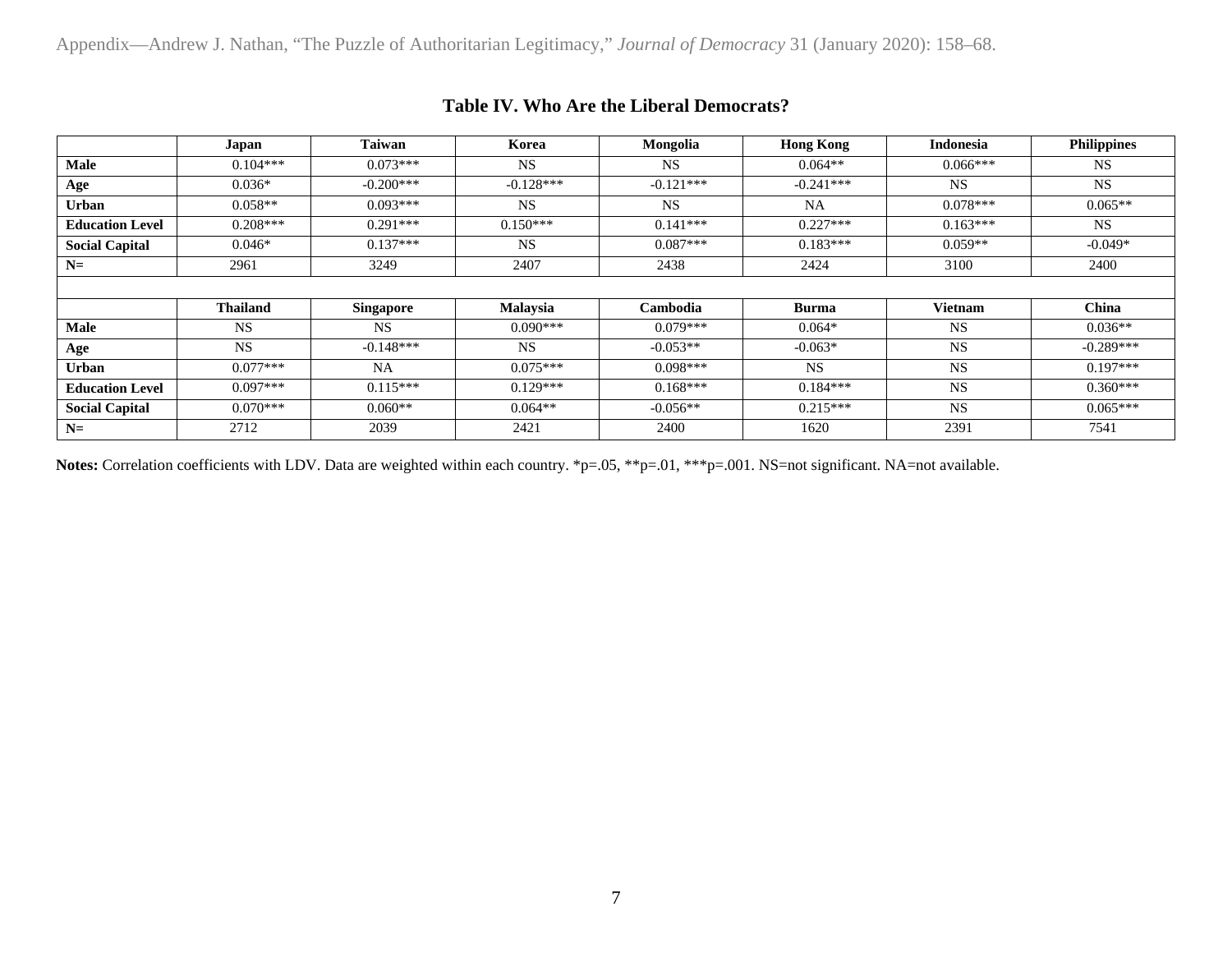Who supports the regime? Table V shows the correlation of selected respondent attributes with DRS.

|                 | Japan           | Taiwan           | Korea       | Mongolia    | <b>Hong Kong</b> | <b>Indonesia</b> | <b>Philippines</b> |
|-----------------|-----------------|------------------|-------------|-------------|------------------|------------------|--------------------|
| male            | <b>NS</b>       | <b>NS</b>        | <b>NS</b>   | <b>NS</b>   | <b>NS</b>        | $0.049**$        | <b>NS</b>          |
| age             | $0.299***$      | $0.167***$       | $0.159***$  | $0.135***$  | $0.175***$       | $-0.066***$      | <b>NS</b>          |
| urban           | <b>NS</b>       | <b>NS</b>        | $-0.077***$ | $-0.082***$ | <b>NA</b>        | $-0.069***$      | $-0.102***$        |
| education level | $-0.138***$     | $-0.083***$      | $-0.149***$ | $-0.132***$ | $-0.141***$      | <b>NS</b>        | <b>NS</b>          |
| social capital  | $-0.096***$     | $-0.046**$       | $-0.066**$  | <b>NS</b>   | $-0.097***$      | $0.044*$         | <b>NS</b>          |
| $N=$            | 2961            | 3249             | 2407        | 2438        | 2424             | 3100             | 2400               |
|                 |                 |                  |             |             |                  |                  |                    |
|                 | <b>Thailand</b> | <b>Singapore</b> | Malaysia    | Cambodia    | <b>Burma</b>     | <b>Vietnam</b>   | China              |
| male            | <b>NS</b>       | <b>NS</b>        | $-0.054**$  | $-0.063**$  | <b>NS</b>        | $0.081***$       | $0.082***$         |
| age             | $0.084***$      | $0.094***$       | $0.140***$  | $0.083***$  | $0.056*$         | $0.078***$       | $0.163***$         |
| urban           | $-0.125***$     | <b>NA</b>        | $-0.148***$ | $-0.088***$ | $-0.056*$        | $-0.055**$       | $-0.061***$        |
| education level | $-0.085***$     | $-0.053*$        | $-0.197***$ | $-0.171***$ | $-0.155***$      | $-0.100***$      | $-0.067***$        |
| social capital  | $0.218***$      | <b>NS</b>        | $-0.099***$ | $0.088***$  | $-0.102***$      | <b>NS</b>        | $0.054***$         |
| $N=$            | 2712            | 2039             | 2421        | 2400        | 1620             | 2391             | 7541               |

# **Table V. Who Supports the Regime?**

Notes: Correlation coefficients with DRS. Data are weighted within each country. \*p=.05, \*\*p=.01, \*\*\*p=.001. NS=not significant. NA=not available.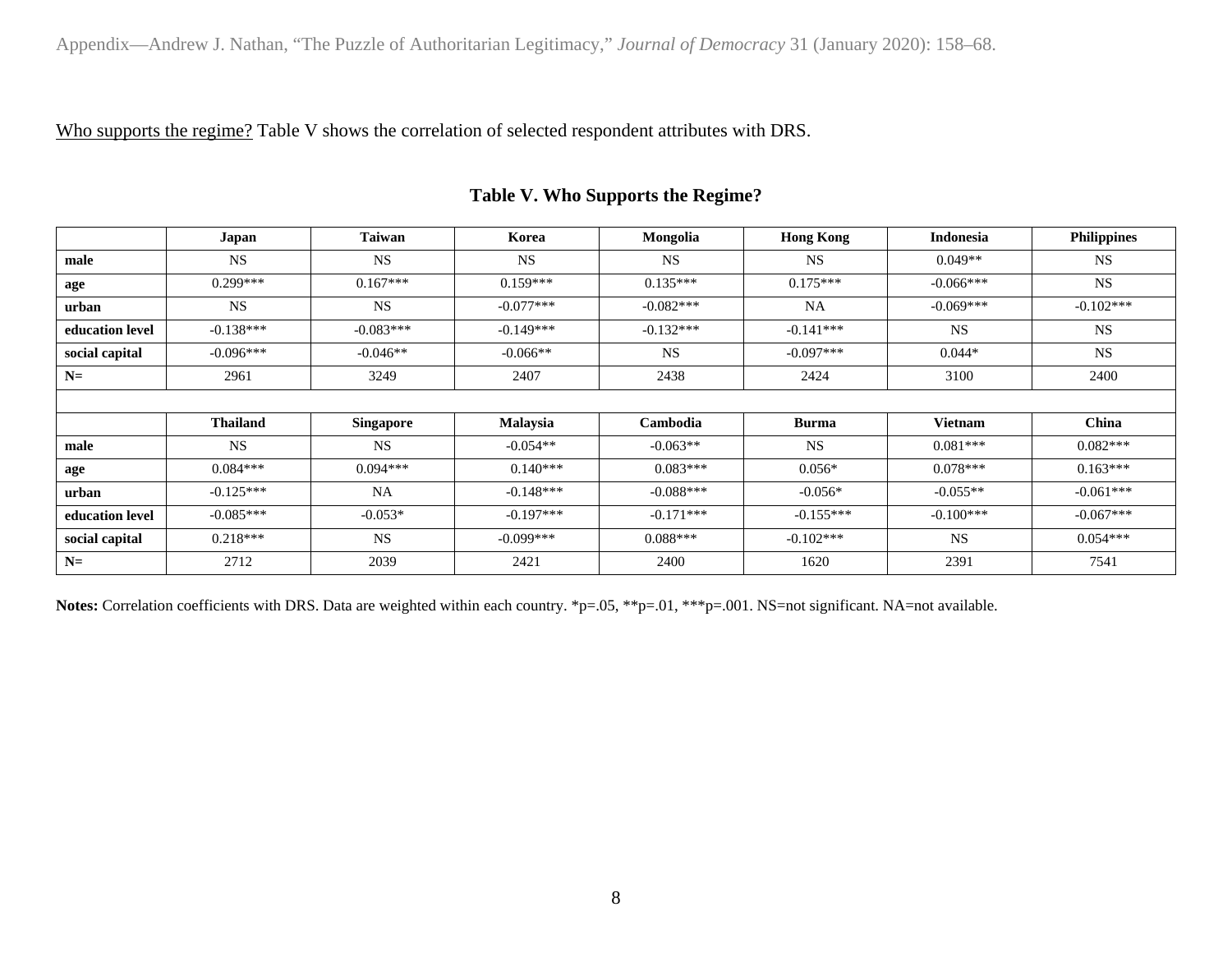Support for TSV and LDV. Tables VI and VII display the percentages of persons in each country agreeing with each item in the TSV and LDV scales, respectively.

## **Table VI. Traditional Social Values (% Agreeing)**

**Notes:** Merged Waves III & IV data. Data are weighted. Countries listed according to 2010 GDP/capita as measured by IMF,

|                                                                                                                                                                                         | Japan | Taiwan | Korea | Mongolia | Hong<br>Kong | <b>Indonesia</b> | Philippines | <b>Thailand</b> | <b>Singapore</b> | Malaysia | Cambodia | <b>Burma</b> | <b>Vietnam</b> | China | Average |
|-----------------------------------------------------------------------------------------------------------------------------------------------------------------------------------------|-------|--------|-------|----------|--------------|------------------|-------------|-----------------|------------------|----------|----------|--------------|----------------|-------|---------|
| For the sake of the family,<br>the individual should put his<br>personal interests second                                                                                               | 79.1  | 84.7   | 83.4  | 86.7     | 79.3         | 90.4             | 79.7        | 86.6            | 83.4             | 81.2     | 80.3     | 92.9         | 88.8           | 84.5  | 84.4    |
| Even if there is some<br>disagreement with others,<br>one should avoid the conflict                                                                                                     | 55.3  | 79.8   | 65.6  | 80.8     | 73.4         | 92.3             | 91.1        | 83.3            | 78.8             | 90.7     | 94.0     | 97.1         | 87.9           | 86.8  | 82.6    |
| In a group, we should avoid<br>open quarrel to preserve the<br>harmony of the group                                                                                                     | 79.8  | 81.6   | 62.6  | 81.5     | 70.7         | 93.4             | 84.2        | 81.6            | 81.1             | 90.4     | 95.3     | 85.5         | 80.4           | 82.0  | 82.1    |
| A person should not insist on<br>his own opinion if his co-<br>workers disagree with him                                                                                                | 60.0  | 63.9   | 62.0  | 77.9     | 53.0         | 86.8             | 76.1        | 81.7            | 69.5             | 73.2     | 75.5     | 92.6         | 71.6           | 45.7  | 70.7    |
| In a group, we should<br>sacrifice our individual<br>interest for the sake of the<br>group's collective interest                                                                        | 51.1  | 72.4   | 58.3  | 61.8     | 45.9         | 78.3             | 68.9        | 87.7            | 73.2             | 71.0     | 66.0     | 77.0         | 89.0           | 70.1  | 69.3    |
| For the sake of national<br>interest, individual interest<br>could be sacrificed                                                                                                        | 21.0  | 49.0   | 51.1  | 76.0     | 34.9         | 73.5             | 64.4        | 85.1            | 63.8             | 70.2     | 73.8     | 83.6         | 89.7           | 75.2  | 65.1    |
| Being a student, one should<br>not question the authority of<br>one's teacher                                                                                                           | 36.1  | 37.7   | 38.9  | 46.7     | 38.4         | 82.3             | 61.7        | 47.6            | 50.6             | 62.0     | 72.4     | 65.9         | 67.0           | 47.1  | 53.9    |
| When a mother-in-law and a<br>daughter-in-law come into<br>conflict, even if the mother-<br>in-law is in the wrong, the<br>husband should still persuade<br>his wife to obey his mother | 14.0  | 33.7   | 40.1  | 29.6     | 24.7         | 80.0             | 44.3        | 41.9            | 35.1             | 59.4     | 75.3     | 78.3         | 39.6           | 51.4  | 46.2    |
| Even if parents' demands are<br>unreasonable, children still<br>should do what they ask                                                                                                 | 24.9  | 29.4   | 46.3  | 47.1     | 25.5         | 50.4             | 48.8        | 35.5            | 40.6             | 56.8     | 76.7     | 76.5         | 34.6           | 34.4  | 44.8    |
| Average                                                                                                                                                                                 | 46.8  | 59.1   | 56.5  | 65.3     | 49.5         | 80.8             | 68.8        | 70.1            | 64.0             | 72.8     | 78.8     | 83.2         | 72.1           | 64.1  | 66.6    |

*[https://www.imf.org/external/datamapper/NGDPDPC@WEO/OEMDC/ADVEC/WEOWORLD.](https://www.imf.org/external/datamapper/NGDPDPC@WEO/OEMDC/ADVEC/WEOWORLD)*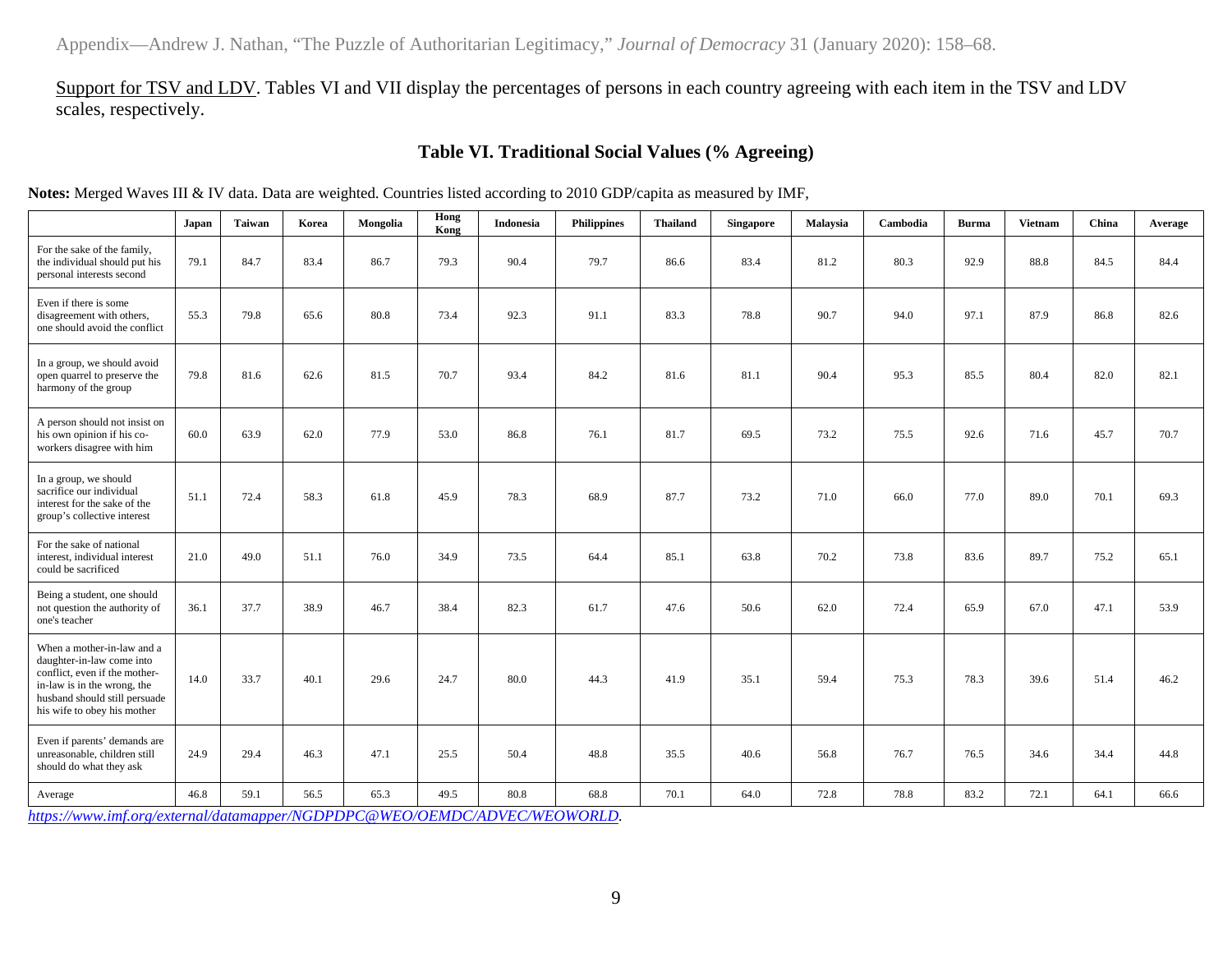|                                                                                                                    | Japan | <b>Taiwan</b> | Korea | Mongolia | <b>Hong Kong</b> | Indonesia | <b>Philippines</b> | <b>Thailand</b> | Singapore | Malaysia | Cambodia | <b>Burma</b> | <b>Vietnam</b> | China | Average |
|--------------------------------------------------------------------------------------------------------------------|-------|---------------|-------|----------|------------------|-----------|--------------------|-----------------|-----------|----------|----------|--------------|----------------|-------|---------|
| Government leaders<br>are like the head of a<br>family; we should all<br>follow their decisions                    | 82.06 | 77.33         | 61.57 | 42.37    | 65.06            | 23.56     | 55.99              | 51.56           | 40.08     | 32.45    | 34.81    | 27.19        | 30.44          | 31.57 | 46.86   |
| When judges decide<br>important cases, they<br>should accept the view<br>of the executive branch                   | 70.34 | 59.01         | 67.43 | 52.55    | 52.03            | 39.43     | 33.22              | 48.77           | 30.03     | 43.6     | 36.16    | 29.99        | 14.66          | 35.01 | 43.73   |
| If the government is<br>constantly checked by<br>the legislature, it<br>cannot possibly<br>accomplish great things | 57.9  | 38.69         | 59.06 | 44.85    | 41.99            | 46.41     | 37.07              | 44.62           | 47.75     | 44.83    | 45.08    | 18.95        | 29.83          | 30.5  | 41.97   |
| The government should<br>decide whether certain<br>ideas should be<br>allowed to be discussed<br>in society        | 79.65 | 74.67         | 56.26 | 26       | 58.74            | 35.71     | 42                 | 33.82           | 37.59     | 25.57    | 14.28    | 45.65        | 7.55           | 37.92 | 41.10   |
| If we have political<br>leaders who are<br>morally upright, we<br>can let them decide<br>everything                | 57.31 | 75.13         | 41.73 | 24.12    | 60.47            | 47.21     | 38.29              | 22.31           | 36.18     | 55.29    | 12.59    | 7.51         | 20.18          | 46.85 | 38.94   |
| Harmony of the<br>community will be<br>disrupted if people<br>organize lots of groups                              | 52.45 | 43.4          | 60.58 | 25.51    | 41.5             | 36.14     | 46.96              | 21.73           | 32.86     | 25.45    | 45.04    | 22.68        | 18.86          | 23.41 | 35.47   |
| If people have too<br>many different ways of<br>thinking, society will<br>be chaotic                               | 44.09 | 33.17         | 57.01 | 31.48    | 33.15            | 34.3      | 31.99              | 16.61           | 31.96     | 27.51    | 34.49    | 17.3         | 23.05          | 35.44 | 32.25   |
| Average                                                                                                            | 63.40 | 57.34         | 57.66 | 35.27    | 50.42            | 37.54     | 40.79              | 34.20           | 36.64     | 36.39    | 31.78    | 24.18        | 20.65          | 34.39 | 40.05   |

# **Table VII. Liberal Democratic Values (% Disagreeing)**

**Notes:** Merged Waves III & IV data. Data are weighted. Countries in order of 2013 Freedom House score.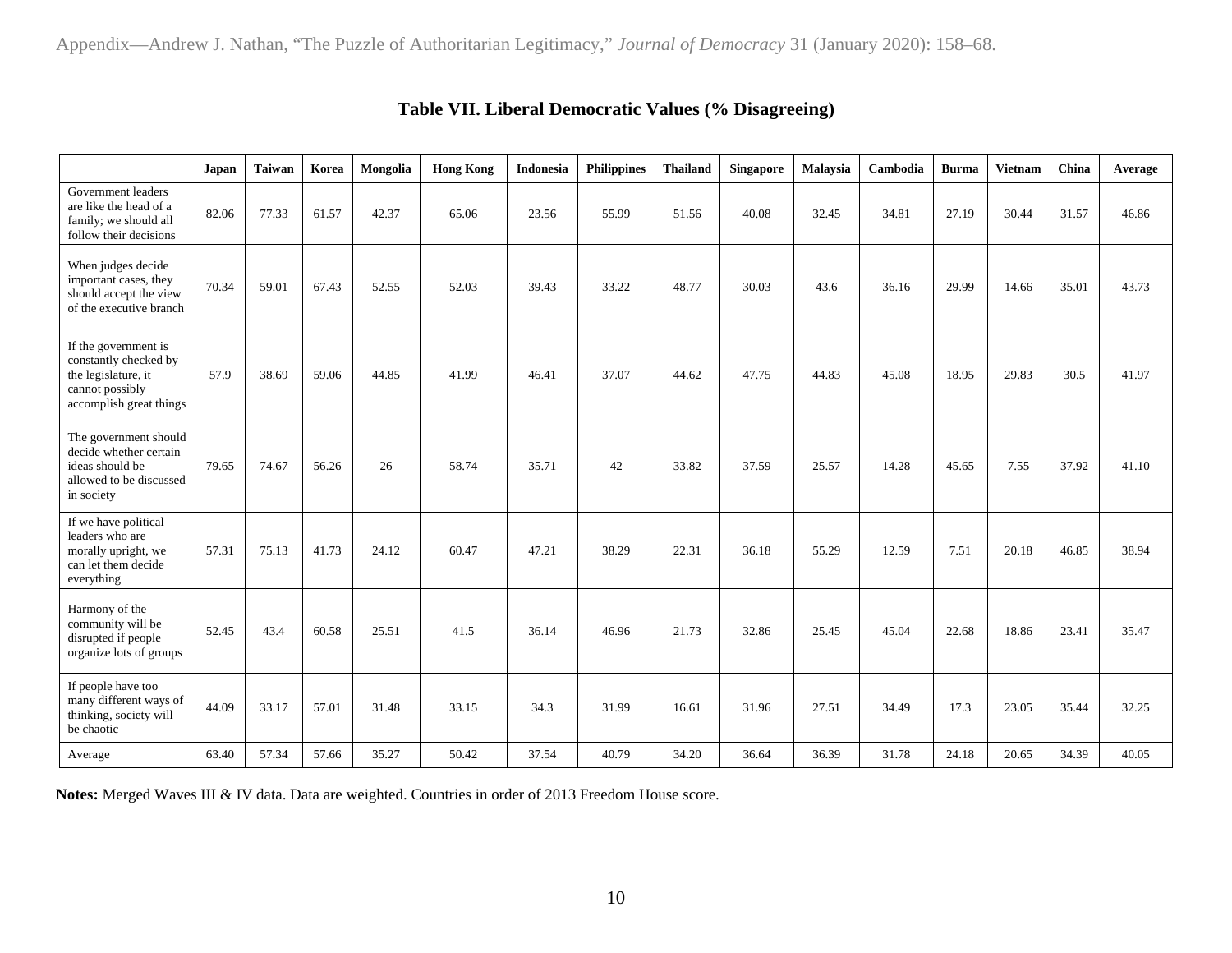Correlation of TSV and LDV. The argument that adherence to Traditional Social Values declines as Liberal Democratic Values advance is based on the negative correlation of these two value clusters in every country, together with the fact that TSV adherents tend to be older and LDV adherents younger.

| Japan       | $-0.236$ |
|-------------|----------|
| Taiwan      | $-0.319$ |
| Korea       | $-0.349$ |
| Mongolia    | $-0.321$ |
| Hong Kong   | $-0.486$ |
| Indonesia   | $-0.154$ |
| Philippines | $-0.276$ |
| Thailand    | $-0.253$ |
| Singapore   | $-0.347$ |
| Malaysia    | $-0.293$ |
| Cambodia    | $-0.345$ |
| Burma       | $-0.502$ |
| Vietnam     | $-0.302$ |
| China       | $-0.465$ |

#### **Table VIII. TSV LDV Correlation**

**Notes:** Waves III & IV combined, weighted data. All coefficients significant at the .001 level.

Correlation of LDV and DA. Table IX shows that in both authoritarian and democratic regimes, citizens who adhere to Liberal Democratic Values are more detached from authoritarianism (i.e., less likely to be attracted to authoritarian alternatives) than citizens who do not adhere to such values.

| Japan        | 0.296 |
|--------------|-------|
| Taiwan       | 0.324 |
| Korea        | 0.255 |
| Mongolia     | 0.223 |
| Hong Kong    | 0.228 |
| Indonesia    | 0.229 |
| Philippines  | 0.230 |
| Thailand     | 0.338 |
| Singapore    | 0.246 |
| Malaysia     | 0.253 |
| Cambodia     | 0.211 |
| <b>Burma</b> | 0.463 |
| Vietnam      | 0.207 |
| China        | 0.379 |

#### **Table XI. LDV DA Correlation**

**Notes:** Waves III & IV combined, weighted data. All coefficients significant at the .001 level.